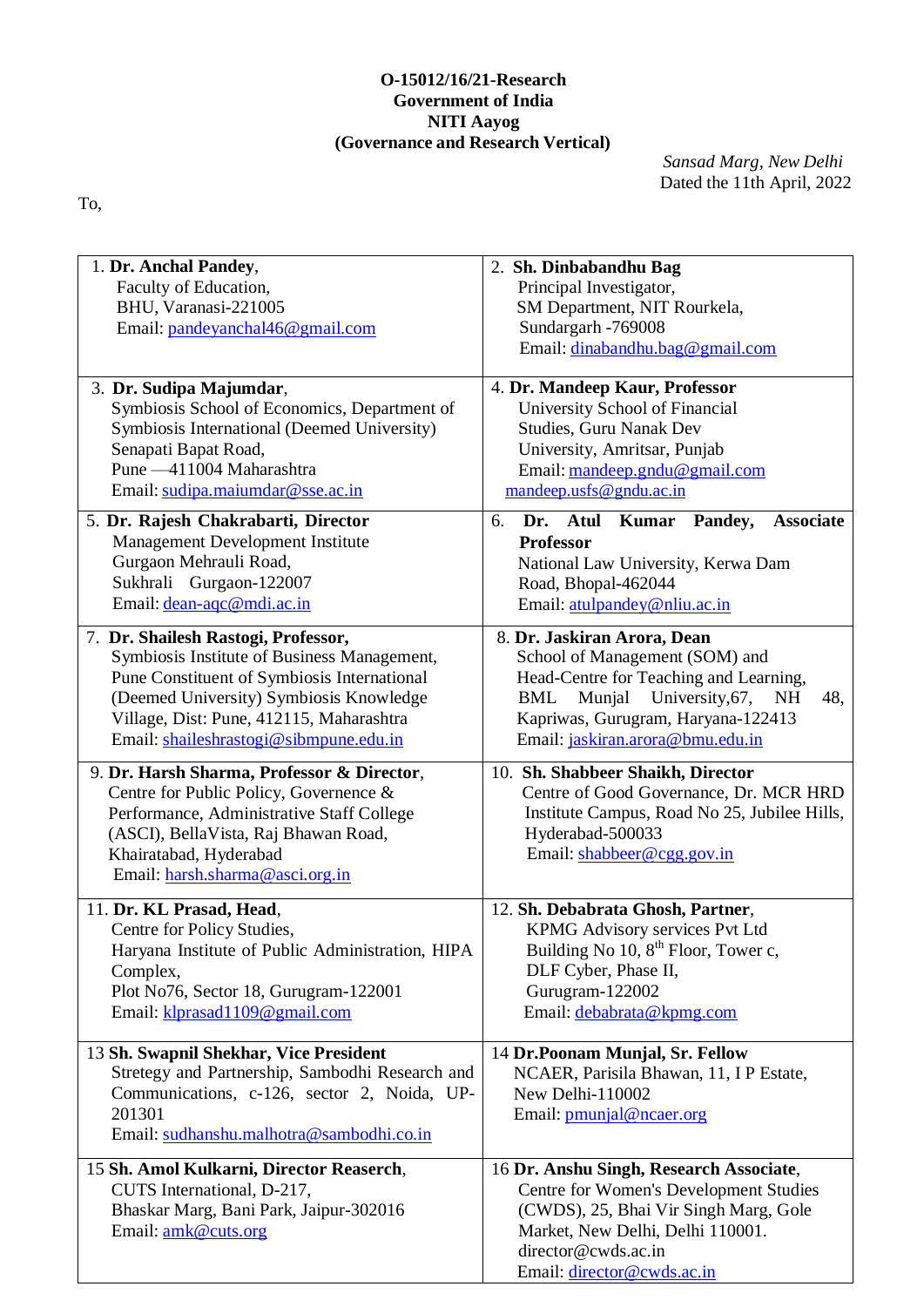# **Letter of Invitation (LoI)**

# **Subject: Request for Proposal (RFP) for a Research Study on "Status of Digital Literacy India, Bottlenecks & Way Forward"**

Reference NITI Aayog's Public Notice of even number dated 04 January, 2022 inviting expressionsof Interest (Eol) for conducting research/study on the subject topic. NITI Aayog has received responseof 32 organizations/institutes expressing their interest to conduct study. Based on the Research Scheme of NITI Aayog (RSNA) guidelines and further with the criteria of NIRF ranking (overall top- 100 and domain-wise top-50), policy think tanks of Governments, CSO and private organizations (on the basis of turnover), 16 organizations have been shortlisted.

- 2 You are requested to submit the proposals for undertaking a study on the subject asmentioned above as per this RFP.
- **3** Your proposal shall be sealed in an outer big envelope containing (i) Forwarding letter (ii) sealed technical proposal and (iii) sealed financial proposal separately in envelopes, with the expression **'DO NOT OPEN BEFORE the 17.05.2022'** superscribed on top of the Big envelope. The Topic/ subject of this RFP should also be mentioned on the top of the Big envelope. This shallbe sent by **registered post or by hand only** to reach address: Sh. Kulwant Rana, Deputy Secretary (Research), Room No. 401, NITI Aayog, Sansad Marg, New Delhi-110001 before 16:00 hrs of the **last date of bid submission i.e 17.05.2022.**
- 4 If you request for additional information, the same shall be provided expeditiously, but any delay in providing such information will not be considered as a reason for extending the submissiondate of your Technical & Financial proposal. For any queries you may write to  $\frac{r}{\text{tana}.k$  kulwant @nic.in
- 5 Late tenders will not be considered. No responsibility shall be taken for postal delay or nondelivery/non-receipt by the Governance & Research Vertical. Bid sent by Fax, e-mail, What-Sapp, etc. will not be considered and liable to be rejected.

 $\sqrt{2}$ <sup>1</sup>

(**Kulwant Rana**) Deputy Secretary (Research) Tel: 23096749 Email: [rana.kulwant@nic.in](mailto:rana.kulwant@nic.in)

Copy to:

- 1. Adviser (HRD), NITI Aayog
- 2. Reception Officer, NITI Aayog (for keeping the bids in the Box)
- 3. File/Folder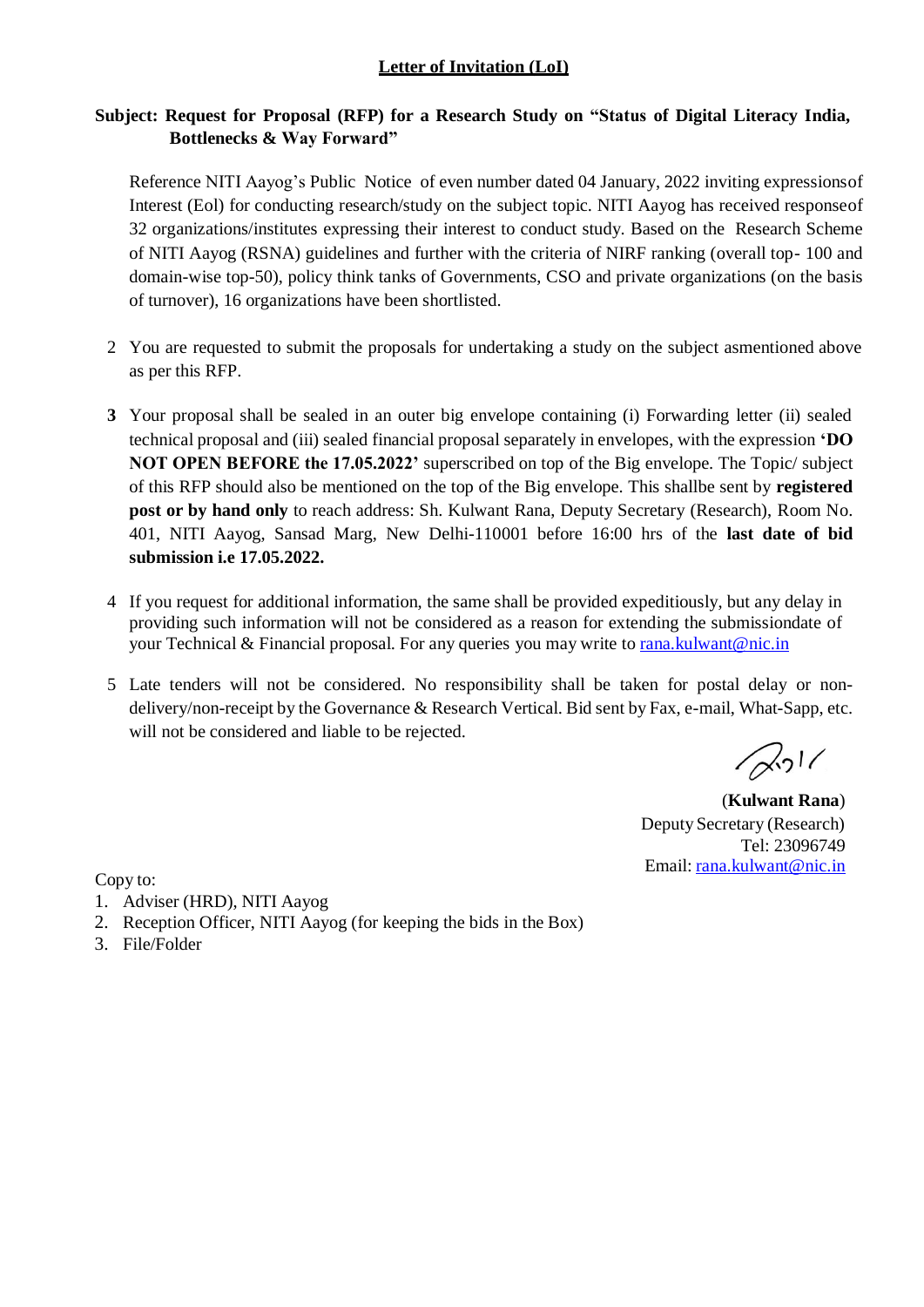# **REQUEST FOR PROPOSAL (RFP)**

**on**

# **"Status of Digital Literacy India, Bottlenecks & Way Forward"**

| Sl. No | <b>Description</b>                    | <b>Detailed Information</b>                                                               |
|--------|---------------------------------------|-------------------------------------------------------------------------------------------|
| 1.     | <b>EoI</b> Reference                  | Public Notice dated 04-01-2022                                                            |
| 2.     | Date of release of Bidding Document   | 11.04.2022                                                                                |
| 3.     | Last date and time for Bid Submission | 17.05.2022 latest by 1600 hrs                                                             |
| 4.     | <b>Address for Bid Submission</b>     | Deputy Secretary (Research), Room No 401,<br>NITI Aayog, Sansad Marg, New Delhi<br>110001 |
| 5.     | Mode of Submission of bids            | Only by registered post or by hand                                                        |
| 6.     | <b>Bid Related Queries</b>            | Deputy Secretary (Research)                                                               |
|        |                                       | Email: rana kulwant@nic.in                                                                |
| 7.     | Maximum Bid Cost Ceiling              | $\bar{z}$ 50 Lakhs (inclusive of all taxes)                                               |

# **BID SCHEDULE AND ADDRESS**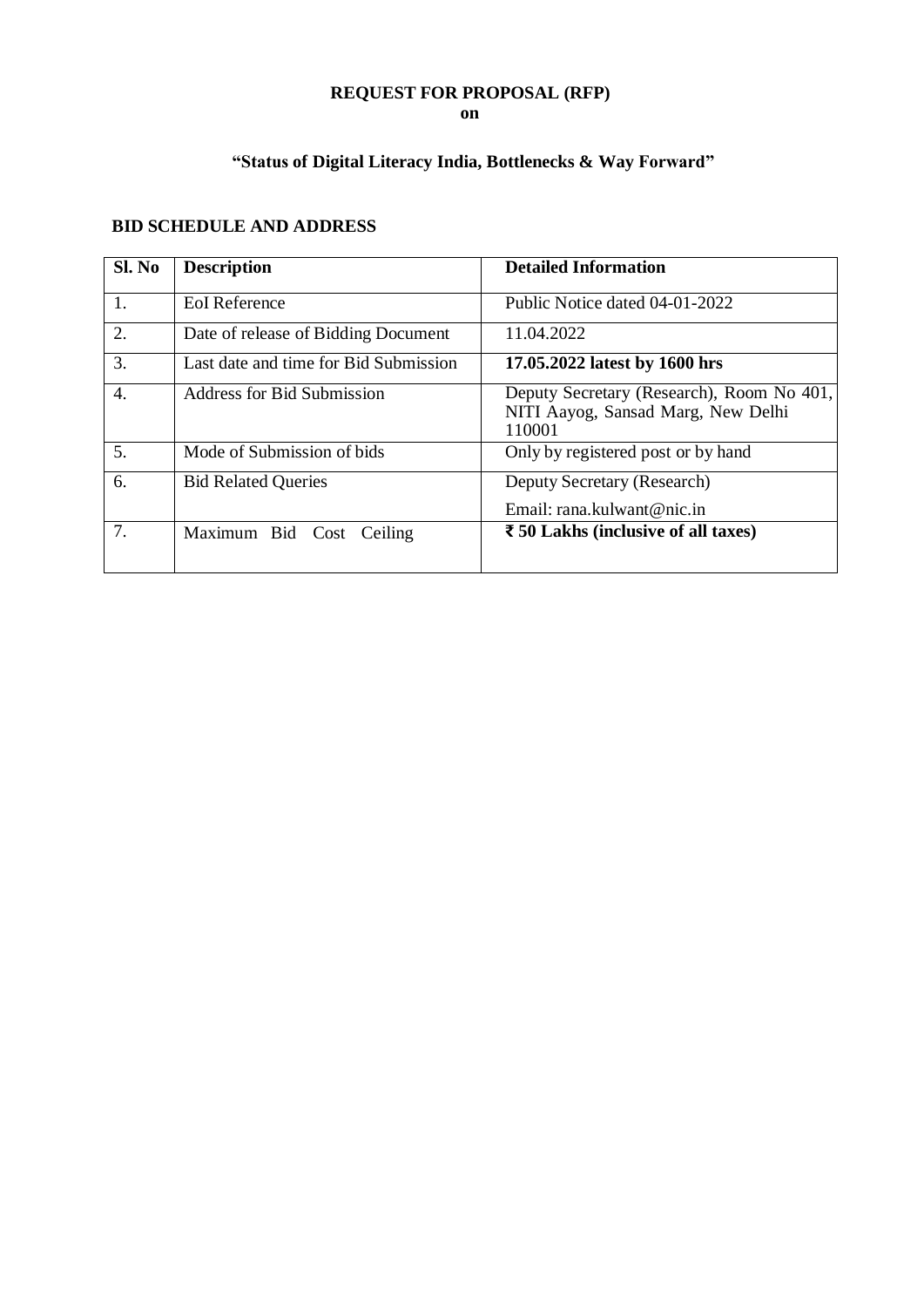## **INSTRUCTIONS TO BIDDERS**

#### **Bidding Document**

## **RFP**

- a) RFP shall mean Request for Proposal/ bidding document as per Rule 186 of GFR 2017.
- b) Bid, Tender and proposals are interchangeably used to mean the same.
- c) The Bidder is expected to examine all instructions, forms, Terms and Conditions and technical specifications mentioned in the RFP. Submission of a Bid not responsive to the Bidding Document in each and every respect may result in the rejection of its Bid without any further reference to the Bidder.
- d) NITI Aayog reserves the right to take appropriate decision in accordance with GeneralFinancial Rule (GFR) 2017; CVC Guidelines issued from time to time; and Research Scheme of NITI Aayog, 2021 as amended from time to time with regard to this RFP process for addressing any situation which is not explicitly covered in the RFP Document.
- e) The bidder must disclose any actual or potential conflict of interest with the NITI Aayog.

#### **Cost of Bidding Document**

The Bidder shall bear all costs associated with the preparation and submission of its Bid and NITIAayog will in no case be responsible or liable for those costs.

#### **Content of Bidding Document**

#### **Clarification on/the Amendments of the Bidding Documents:**

The bidders are required to provide responses on all the points as mentioned in this RFP document.

Any modification to the Bidding Documents which may become necessary as a result of any queries shall be made by the NITI Aayog by issuing a Corrigendum to the same Bidders who are the recipients of this RFP

#### **Amendment of Bidding Documents:**

Any such corrigendum, if issued, will be binding on the Bidders. It will be presumed that the amendments contained in such Corrigendum was taken into account by the concerned Bidder while submitting their technical and financial bids.

In order to give Bidders reasonable time for taking the corrigendum into account in preparing their bids, NITI Aayog may, at its discretion, extend the deadline for the submission of bids, and in the case of such an eventuality, the extended deadline will be communicated to all the recipients of the RFP.

From the date of issue, any such corrigendum shall be deemed to form an integral part of the RFP.

All such corrigendum would be issued online on the NITI Aayog website and would be intimated to probable bidders wherever possible.

#### **1. Selection of consultants**

(i) The NITI Aayog, Government of India, hereby invites the bids w.r.t this Request for Proposal (RFP) from organizations as per Para 7.14 of RSNA 2021. It may be noted that *this RFP is not transferable*.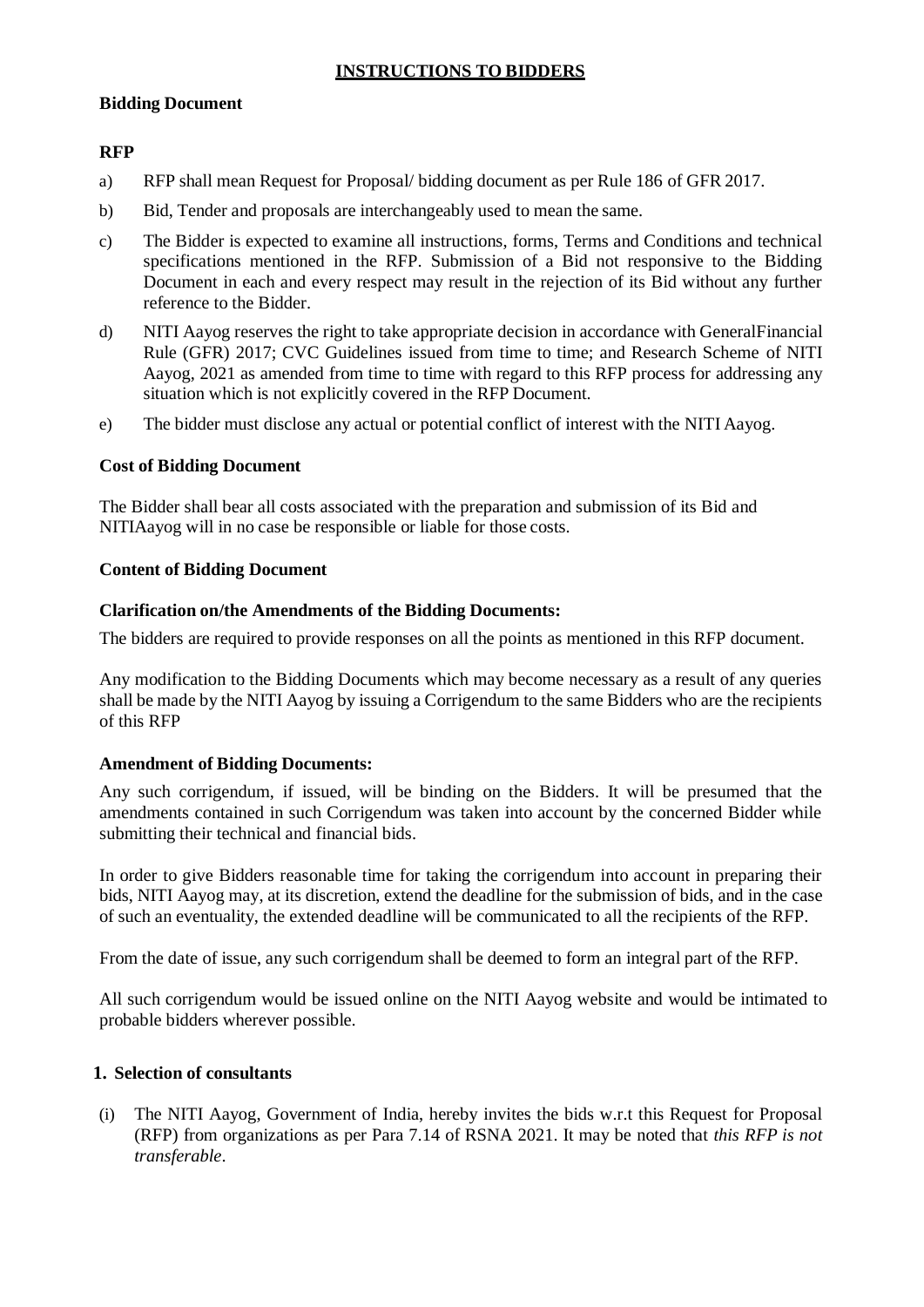- (ii) For selection of consultants, two-bid system shall be adopted after following the two stage procedure in terms of rules 177 to 195 of General Financial Rules (GFR), 2017.
- **(iii)** The first stage includes the receiving of the EoIs (Expression of Interest) vide **Public Notices dated**

04.01.2022 on the NITI Aayog website and the subsequent shortlisting of the EoIs as per the RSNA 2021 for further consideration into the  $2<sup>nd</sup>$  stage i.e. RFP Stage. 16 organizations are shortlisted based of different parameters including NIRF Ranking, NIRF ranking in domain, Policy think tanks of Governement of India, turn-over of private organisations and civil society organisations.

(iv) This study would be financed in form of consultancy fee for hiring of professional services in the form of Research Studies under the Research Scheme of NITI Aayog (RSNA), 2021 which may be seen in the website of NITI Aayog at *https:/[/www.niti.gov.in/guidelines](http://www.niti.gov.in/guidelines)* before sending bids to this RFP.

## **2. Terms of Reference (ToR):** The ToR shall include

## **a) Background**

Like other developing countries, India also needs a sufficient thrust to overcome the challenges of exclusion, poverty and inequality. India is in the midst of the greatest demographic and technological transformations. 65.07% of the population of the country is in rural areas, however,digital penetration has also picked up pace in the past few years, thanks to the one of the cheapest rates of the internet globally. In fact, the total number of internet users in India is more than the whole population of USA.

However, who uses the internet remains the question. Almost half of the Indian population does not have access to the internet. Most of the internet users are in urban educated classes. This situation reflects that majority of the Indians still remain unfazed by the information technology revolution.With such a disparity in digital access and literacy, it is hard to aspire for inclusion andequity.

India is expected to have the largest working age population, which requires rapid job creation. Digital literacy becomes a crucial medium of communication with global citizens.

A study on the **"Status of Digital Literacy in India, Bottlenecks & Way Forward"** that can identify the opportunities and challenges faced by India to overcome the prevalent Digital divide is hence required in order to know the current scenarios and calculate the future projections based on the statistical evidences generated on the basis of primary & secondary data and its impact on the overall economic activities of the country across various sector including agriculture, per capita income and GDP.

# **b) Detailed Scope of Work**

The tentative scope of service envisaged for the preparation of study on Digital Literacy in Indiais as follows:

## **I. To Study and analyze the status on Digital Literacy**

- i. On award of work, the agency shall collect the available data for the Departments, sources relevant to the study. The agency will carry out actions enclosed but not limited to the same.
- o Understand the status of Digital Literacy of overall population of the country and measures required to improve it.
- o Understand the status of Digital Literacy of population aging above 40 years and measures required to improve it.
- o Analysis of State wise data (Based on secondary literature all States/UT's)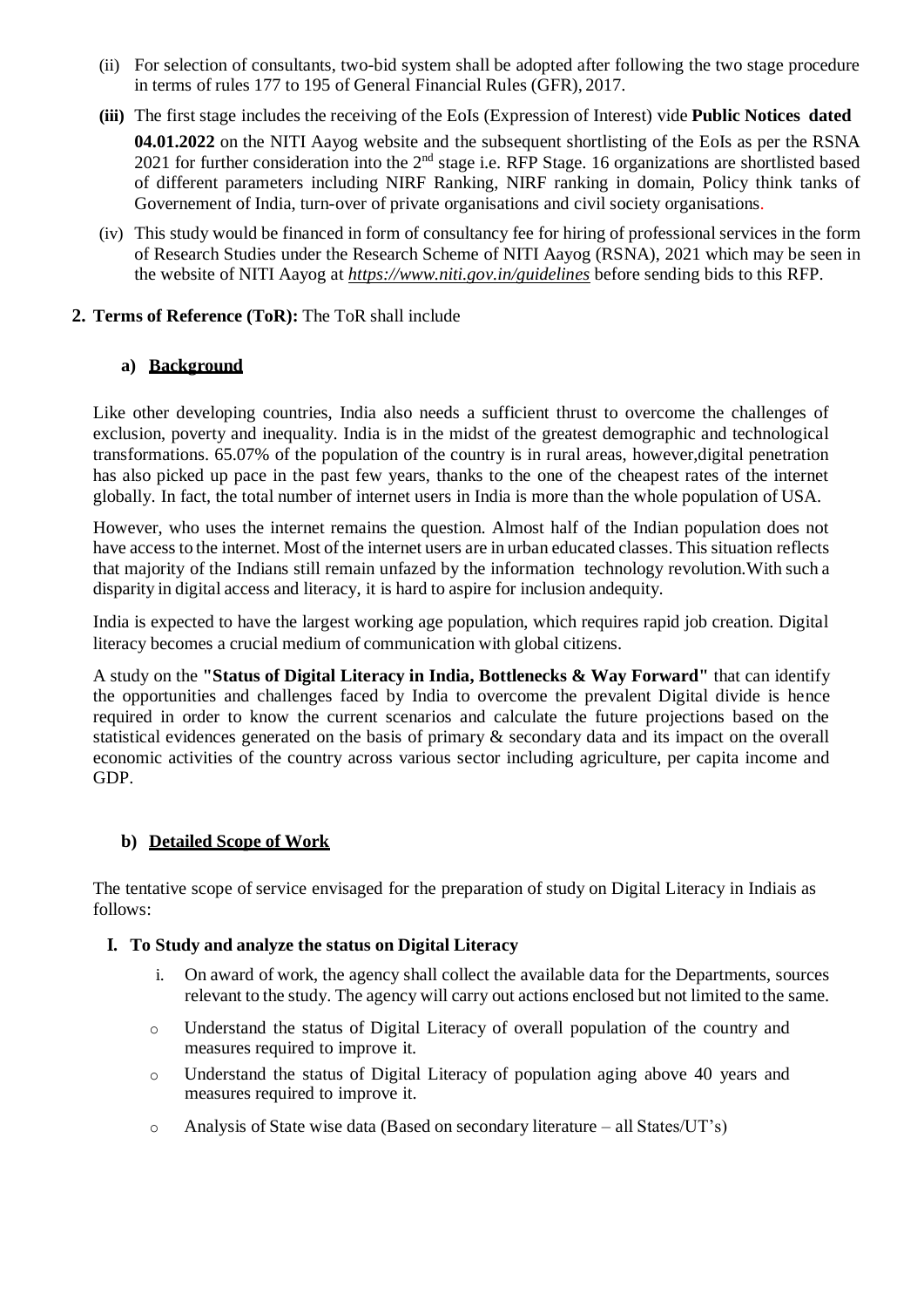- o Understand the status and impact of Pradhan Mantri Gramin Digital SakshartaAbhiyan
- o Analysis of State wise data (Based on primary research, for the sample States/UTs)
- o Literature review and brief of the studies including recommendations
- ii. Identifying development needs to strengthen Digital Literacy in India
- iii. Suggest recommendations to strengthen existing and new initiatives regarding Digital **Literacy**
- iv. NEP 2020's vision on Digital Literacy
- v. Initiatives in various Ministries/Departments of Union Government regarding Digital Literacy like Digital India Mission, (encompassing but not limited to DigiDhan Mission, AI for All, National Mission on Digital Literacy, Digital India Program campaign among others)
- vi. National Digital Literacy Schemes among other initiatives and schemes.
- vii. Targets, challenges and achievements in various schemes and missions pertaining to digital literacy

#### **II. Digital Literacy Projections, Correlations and Comparisons**

Provide projections and comparisons based on the National/International KPIs. Below aresome KPIs, the study is to include below and other indicators.

- i. Impact of Digital Literacy on GDP growth,
- ii. Correlation of Digital Literacy & Purchasing Power Parity (PPP),
- iii. Correlation of Digital Literacy & Per capita Income
- iv. Correlation of Digital Literacy & GDP growth globally (US, UK, China, Singapore, Germany, Dubai) vis-a-vis its comparison to India
- v. Current status of India with respect to Digital Literacy
- vi. Census, NFHS, NSSO data on Digital Literacy
- vii. Identify problems in aligning to Digital India Mission
- viii.National level data comparison

#### **III. Digital-Educational Literacy**

- i. Impact of Digital Literacy on Educational Technology sector
- ii. Need and Impact of Assistive Technology for differently abled individuals, in DigitalLiteracy
- iii. M-learning Technology's Impact and growth in Digital Literacy
- iv. Strengthening Open & Distance Learning (ODL), in digital literacy age
- v. Access to Ed-Tech platforms for Digital Literacy
- vi. Capacity Building in Digital Literacy to maximize output from Ed-Tech
- vii. Online Education & Digital Literacy
- viii.Teacher Training & Digital Literacy

#### **IV. Digital-Financial Literacy**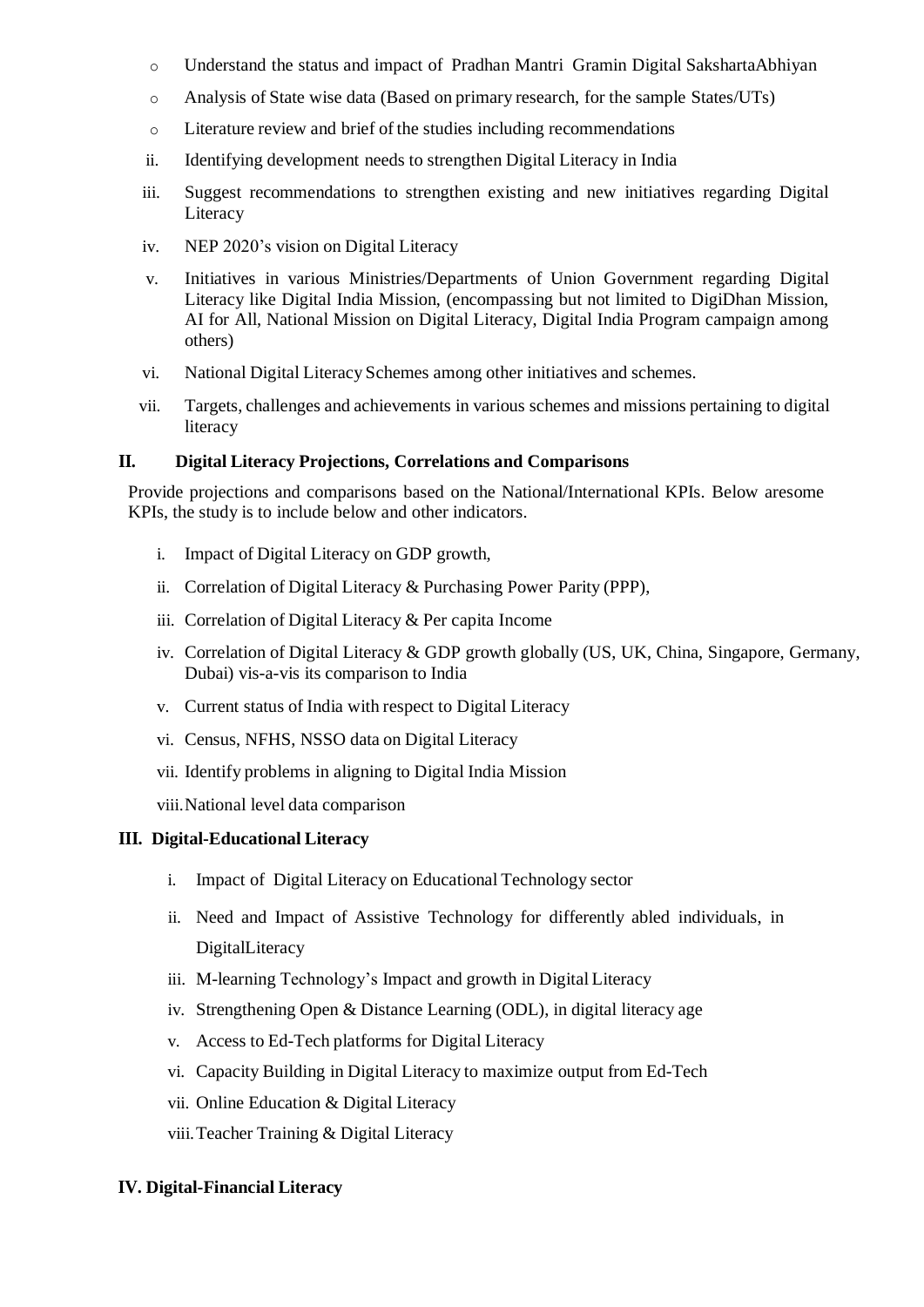The study will also include the status of digital platforms and their penetration state in the country. Identifying the problem statements, challenges and recommendations to strengthen Digital Literacy across all platforms.

- i. Unified Payments Interface (UPI) usage
- ii. Online Banking
- iii. Payment gateways
- iv. Fast Tech Systems
- v. Need for digital literacy in terms of financial literacy
- vi. Status of Digital Financial literacy, Bottlenecks, and Way Forward

#### **V. Impact of Digital Literacy on Key sectors like E-Commerce, Agriculture, Health, Food etc.and need of expansion**

## **VI. Correlation between Digital Literacy & Employment generation and its future projections**

# **VII. Identify challenge`s and recommend solutions to strengthen Digital Literacy in India**

- i. Comparison between Literacy and Digital Literacy to understand the problem areas aroundDigital Literacy
- ii. High-Tech and Low-Tech Technologies for Digital Literacy
- iii. Identify regional disparity in Digital Literacy in the country
- iv. Status of Digital Literacy in Post & Pre-COVID times and strategies for India in the fieldof Digital Literacy to counter future Pandemic
- v. Status of Digital Infrastructure in Schools/Colleges/Institutes/Offices/Departments/Ministries

## **VIII. Data collection, research and analysis**

On award of work the Agency should carry out necessary activities to support the identification of problem statements and recommendations to support the findings.

- i. Carry out surveys in the sample States/UTs to support finding and recommendations
- ii. Data analysis/analytics of the Survey to be carried out
- iii. Preparation of questionnaire for the Survey

## **IX. Implementation Strategy and Plan**

- i. Look critically at information to determine its relevance, suitability and reliability
- ii. Be critical and skeptical about sources and information to ensure authenticity
- iii. Check for accuracy, authenticity and validity as measures of information quality
- iv. Make sure all information and resources are fit for purpose.
- v. Provide recommendations to overcome challenges and problem areas to attain DigitalLiteracy in India.
- vi. The Agency must suggest mechanisms to strengthen and improve Digital Literacy.
- vii. Agency must avoid any type of plagiarism and the draft study will be examined as per theexisting UGC rules regarding Plagiarism.
- **2.1 Duration of the Study:** 6 (Six) months from the Effective Date, unless extended by mutual consentof the Authority and the Consultant.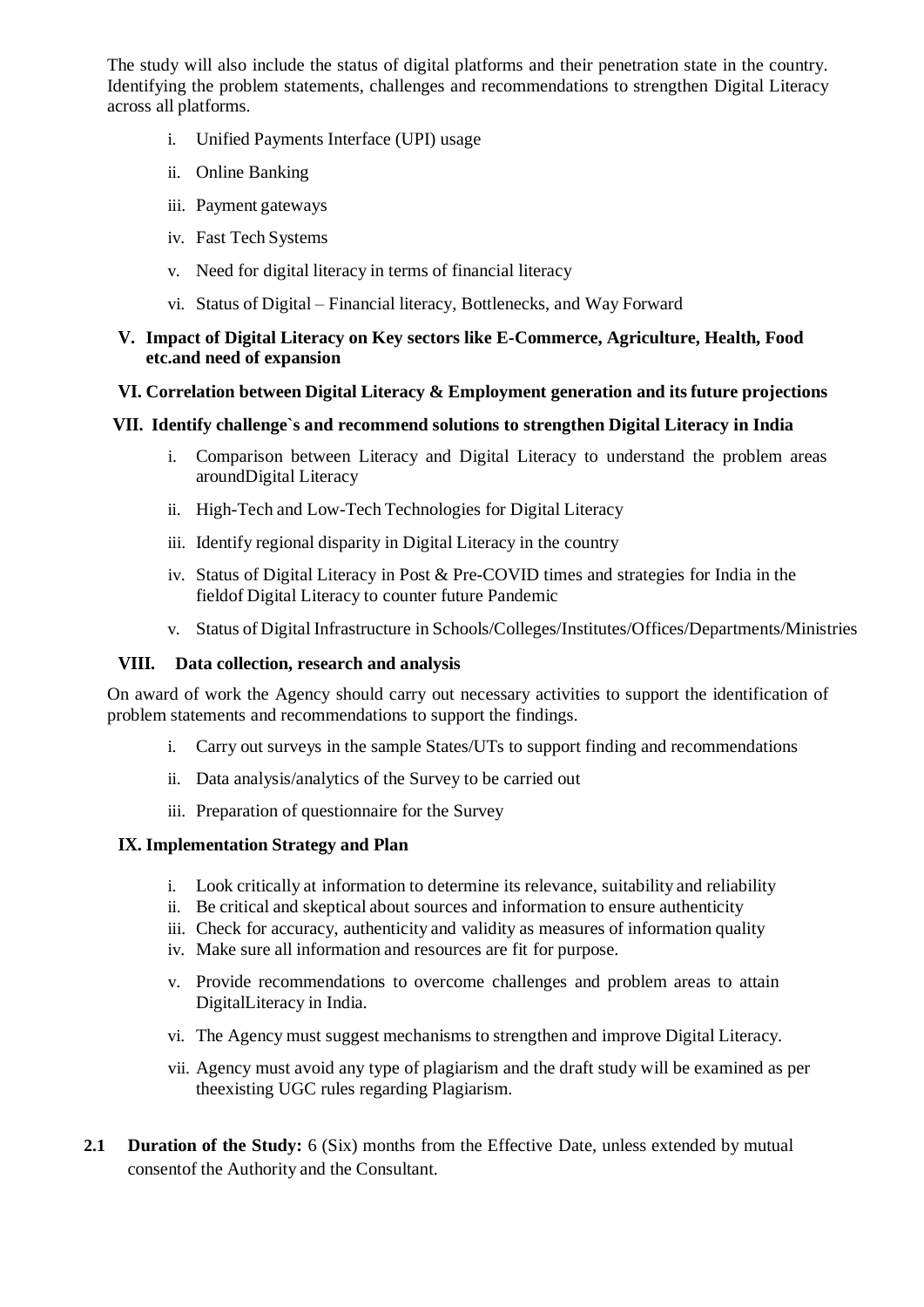# **2.2 Methods of review and Schedule of Research Study**:

- i. Starting date of Study: Actual release of 1st instalment by RTGS/ECS/NEFT
- ii. Closing date of Study: After 24 weeks from the effective date
- iii. Submission of 1sr draft report within 16 weeks from the effective date
- iv. Submission of the final Draft Report: Last day of completion of 24 weeks period or earlier
- v. Power Point presentation to share findings and recommendations of the draft reports (if any): should be provided
- vi. Submission of Final Project completion report: within 2 months after the closing date of study.
- vii. Any other: If required, a stakeholder consultation may be conducted in NITI Aayog
- **2.3** Any support or inputs to be provided to the consultant to facilitate this consultancy.
- **2.4** The final outputs expected from the consultant

# **3. Proposed Activities (if required**):

- (i) Preparation of questionnaires for the Study: [As per need].
- (ii) Data analysis: [As per need].

# **4. Validity of Proposal:**

The proposal shall be valid for a period of one hundred and twenty days (120 days) from thelast/closing date of receiving the bids.

**5. Reporting and Monitoring Arrangements:** As per para 9.1 to 9.3 of RSNA 2021.

# **6. Deadline for submission of proposals:**

- **(i)** The bid proposal shall be submitted within the stipulated date. The last/closing date for submission of the Bids is **17.05.2022**
- **(ii)** Address of submitting the proposal: Deputy Secretary (Research), Room No 401, NITI Aayog, Sansad Marg, New Delhi 110001 with the expression ‗**DO NOT OPEN BEFORE the 17.05.2022** 'superscribed on top of the big envelope.

# **7. Late Proposals:**

Any Proposal received by the NITI Aayog after the last/closing date will be summarily rejected.

- **8.** The Consulting Institutions may take up the assignment individually or associate with another organisation/ individual to complement the activities/ role assigned by NITI Aayog. In case of a**joint collaboration**, all members of the collaboration shall agree to the terms and conditions of the Letter of Approval/RSNA 2021 for the assignment jointly and severally. Under such circumstances, there shall be one lead member of the consulting organisations and NITI Aayog shall deal with the lead member for all the administrative purposes.
- **9.** This bidding process has two components—technical proposal (technical bid) and financial proposal (financial bid) in the prescribed format -It is a Two-Bid system in accordance with Rule 187 of GFR-2017. The technical bid format is as per Annexure 1 and financial bid format is as per Annexure 2 of RFP. To safeguard the integrity of the process, the bids are required to be sealed separately in two envelopes for technical and financial bids respectively. These two sealed envelopes shall be put in a bigger envelope with forwarding letter (Annexure-3 to RFP) which is also be duly sealed. This may besubmitted as the above para.

## **10. Clarification of proposals:**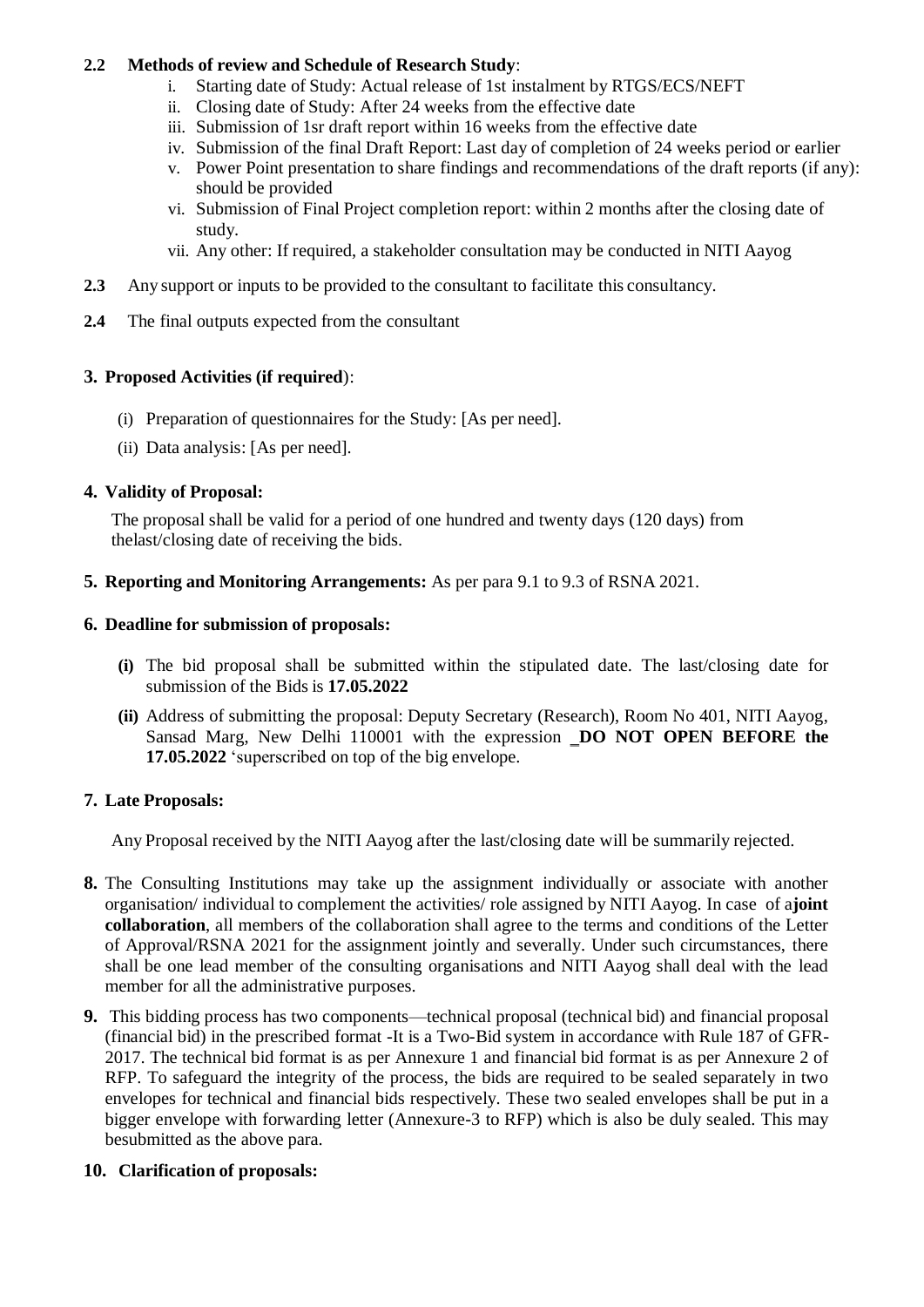To assist in the examination, evaluation and comparison of technical Proposals, NITI Aayog may, at its discretion, ask the Bidder for clarification of its technical Proposal. The request for clarification and the response shall be in writing and no change in total budget or substance of the Proposal shall be sought, offered or permitted.

## **11. Opening of proposals/bids:**

- (i) The technical proposals shall be opened first by Research Evaluation Committee (REC) at a suitable date, time and place [to be notified on website/intimated on email] on/after the closingdate of receiving bids. The bidders are welcome to be present
- (ii) Date of opening of financial bid will be intimated at later stage after acceptance of the technical bids. The financial bid of only those organisations/ institutions/bidders will be opened whose technical bids are found compliant/ suitable in accordance with provision of RSNA 2021 after technical evaluation is done by REC, NITI Aayog.

# **12. Format for Technical proposal:**

The bidder should provide the proper information for evaluating the technical proposals as per the format given at annexure-1 to the RFP.

# **13. Evaluation of Technical Bids (50% weightage)**

- (i) In the first stage, the Technical Proposal will be evaluated on the basis of Applicant's experience, its understanding of TOR, proposed methodology and Work Plan, and the experience of Key Personnel.
- (ii) Only those Applicants whose Technical Proposals get a score of **50 (Fifty)** marks or more out of 100 (one hundred) shall qualify for further consideration, and shall be ranked from highest to the lowest on the basis of their technical score (ST).
- (iii) The scoring criteria to be used for evaluation shall be as follows.

| N <sub>0</sub> | <b>Technical Evaluation Criteria</b>                                                    | <b>Max</b><br><b>Marks</b> |              |  |
|----------------|-----------------------------------------------------------------------------------------|----------------------------|--------------|--|
|                | Profile of key personnel and their suitability for assignment in the<br>research study. | 25                         |              |  |
|                | Position                                                                                | <b>Marks</b>               | Experience   |  |
|                | Team<br>Leader/Principal<br>Investigator                                                | 10                         | Min 15 Years |  |
|                | $in \, 5$<br>Industry<br>Expert<br><b>Education Technology</b>                          |                            | Min 10 Years |  |
|                | with $5$<br>Academia<br>Experience in utilizing<br>Digital means in<br>Education        |                            | Min 10 Years |  |
|                | with $2.5$<br>Expert<br>Background<br>in<br>Sociology/Economics/<br>Education           |                            | Min 5 Years  |  |
|                | <b>Research Assistant</b>                                                               | 2.5                        | Min 3 Years  |  |

#### **Scoring Scheme**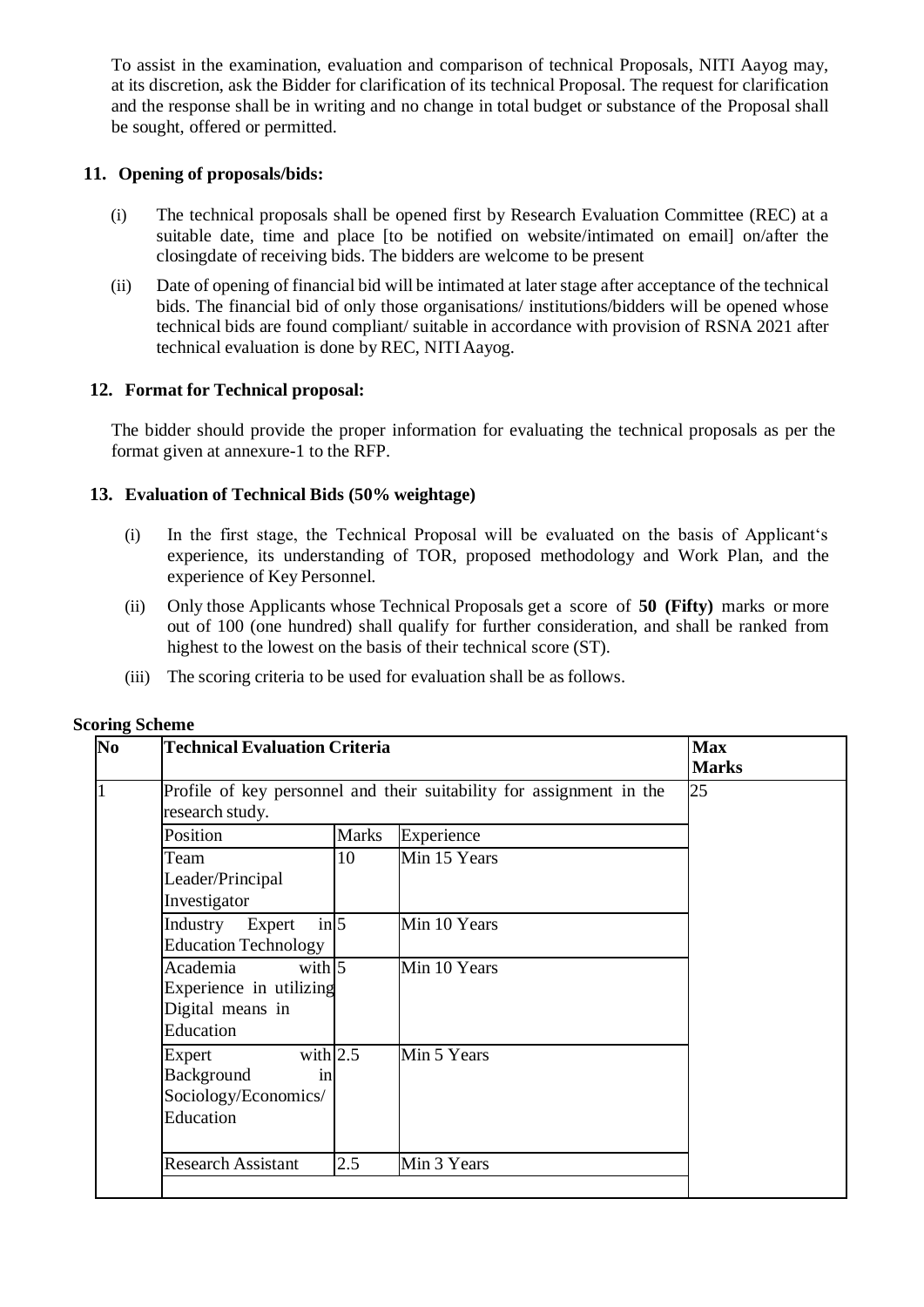| $\overline{2}$ | At least 10 years' experience of the Agency must be mandatory in 40<br>conducting Research Projects/Reports in the related areas of this<br>subject/theme in collaboration with Union Ministries/Departments, State<br>Ministries/Departments, IITs, IIMs, IISERs, Multilateral<br>Organization like World Bank, WHO, UNISEF, UNECSO, Asian<br>Development Bank, JICA, IMF, EU, AIIB, USAID and Institutions of<br>National Importance (INIs).<br>Number of National level reports in collaboration with Union<br>Ministries/Departments, State Ministries/Departments, IITs, IIMs,<br>IISERs, Multilateral Organization like World Bank, WHO, UNISEF,<br>UNECSO, Asian Development Bank, JICA, IMF, EU, AIIB and<br>Institutions of National Importance (INIs) should be at least 10.<br>Each such Report would be of 2 marks. |                                       |     |
|----------------|---------------------------------------------------------------------------------------------------------------------------------------------------------------------------------------------------------------------------------------------------------------------------------------------------------------------------------------------------------------------------------------------------------------------------------------------------------------------------------------------------------------------------------------------------------------------------------------------------------------------------------------------------------------------------------------------------------------------------------------------------------------------------------------------------------------------------------|---------------------------------------|-----|
| 3              | Relevance and need of the study to NITI Aayog and capability of<br>knowledge transfer.<br>Sections<br>Relevance and Need of the study<br>Capability of Knowledge Transfer                                                                                                                                                                                                                                                                                                                                                                                                                                                                                                                                                                                                                                                       | <b>Marks</b><br>05<br>$\overline{05}$ | 10  |
| $\overline{4}$ | Chapterisation, contents and lay out of the proposed report.                                                                                                                                                                                                                                                                                                                                                                                                                                                                                                                                                                                                                                                                                                                                                                    |                                       | 05  |
| 5              | Methodology & sample Design, Work Plan/Execution Strategy, and use<br>of statistical design $&$ tools. The agency should have arrangements of<br>quality control.<br><b>Sections</b><br><b>Marks</b><br>Methodology and Sample Design<br>05<br>Work Plan / Execution Strategy<br>05<br>Use of Statistical Design and<br>10<br><b>Tools</b>                                                                                                                                                                                                                                                                                                                                                                                                                                                                                      |                                       | 20  |
|                | <b>TOTAL</b>                                                                                                                                                                                                                                                                                                                                                                                                                                                                                                                                                                                                                                                                                                                                                                                                                    |                                       | 100 |

# **Scoring Methodology**

| <b>Team Position</b>                                                  | <b>Marks</b>   | <b>Minimum Educational Qualification</b>                                                              |  |  |  |
|-----------------------------------------------------------------------|----------------|-------------------------------------------------------------------------------------------------------|--|--|--|
| Team Leader/PrincipalInvestigator                                     | 10             | Public<br>Ph.D.<br>1n<br>Policy/Education/Economics/<br>Sociology                                     |  |  |  |
| in<br>Education<br>Industry<br>Expert<br>Technology                   | $\overline{5}$ | Master's<br>degree in<br>Computer<br>Science/IT/Data Science                                          |  |  |  |
| Academia withExperience in utilizing<br>Digital means in<br>Education |                | Master's degree in Computer Science/IT/Data<br>Science/Sociology/Economics/Public<br>Policy/Education |  |  |  |
| Expert with Background in<br>Sociology/Economics/ Education           | 2.5            | Master's degree in<br>Education/Sociology/Economics/PublicPolicy                                      |  |  |  |
| <b>Research Assistant</b>                                             | 2.5            | Bachelor degree In ComputerScience/IT/Data Science                                                    |  |  |  |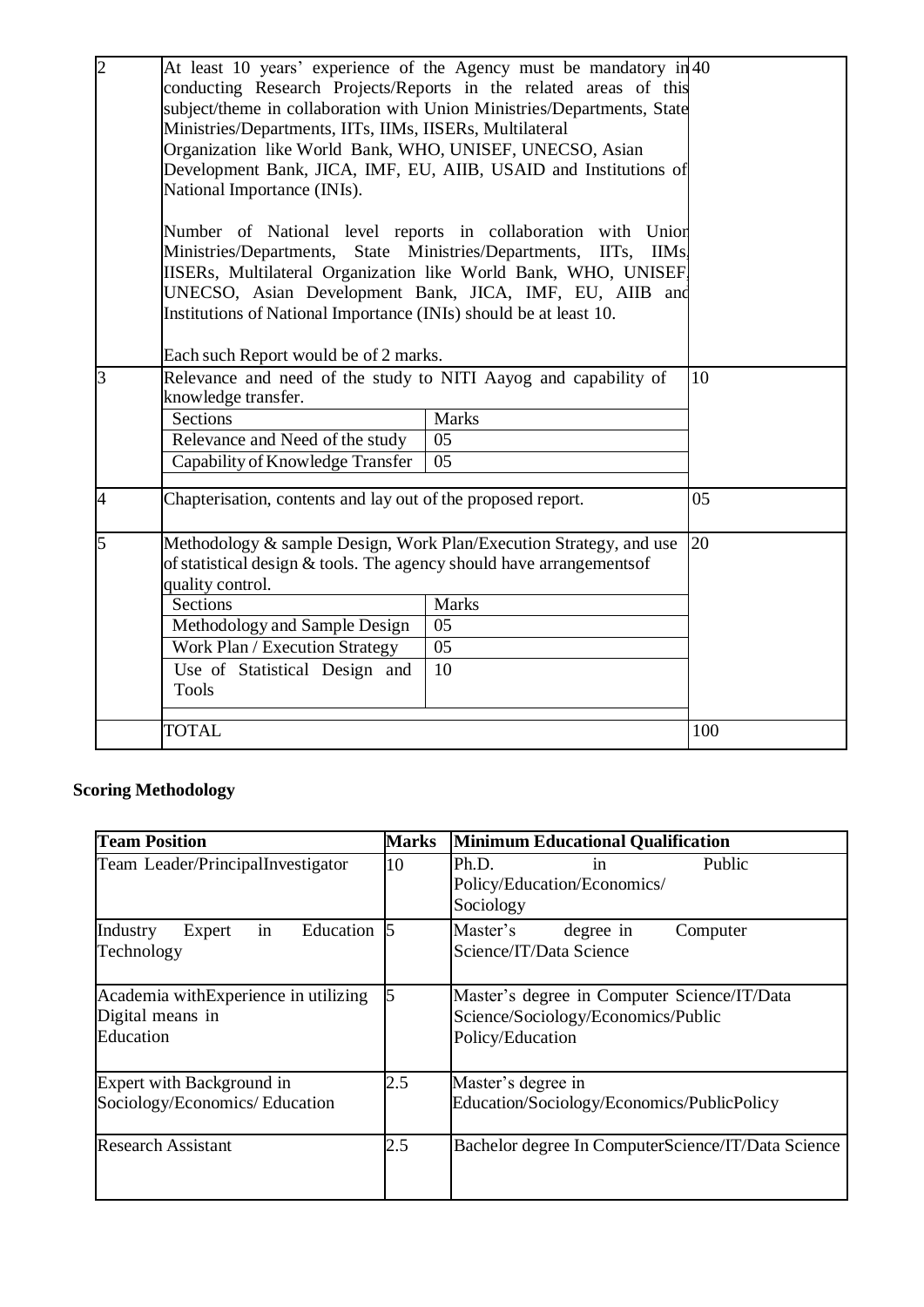- (iv) The names of successful technically qualified bidders, who have satisfied the minimum qualifying marks, shall be notified on the NITI Aayog website/or intimated on email.
- (v) NITI Aayog or any successor body replacing the same reserves the right to do a reference check on the organisation's background and work. The maximum scores noted in the evaluation sheet are tentative and can be changed depending on the need or major attributes of technical proposal.
- (vi) After evaluation of technical bids, the names of the bidders/consultants whose proposals did not meet the minimum qualifying score or were considered non-responsive to the RFP, their financial proposals will be discarded unopened after completing the selection process.

#### **14. Format for Financial Proposal**:

The bidder should provide the proper information for evaluating the financial proposals as per theformat given at Annexure-2 to RFP.

#### **15. Opening of Financial Bids:**

The financial proposals/ bids of these technically qualified bidders, which has scored a minimum of **50 marks,** shall be opened by REC within 7 working days of notification on the NITI Aayog website/or date of intimation email. The bidders are welcome to be present during this process.

#### **16. Evaluation of Financial Bids**: (30% weightage)

- (i) The name of the consultant, the technical scores, and the indicated prices shall be read aloudand recorded when the financial proposals are opened.
- (ii) In the financial proposal, the total proposed cost indicated by the bidder would be taken fordetermination of Lowest bidder.
- (iii) The REC will then examine if there are any arithmetical errors that need to be corrected in thetotal amount and decisions of REC shall be absolute and final.
- (iv) For the purpose of evaluation, the total cost shall include all the taxes as applicable.
- (v) If there are conditions attached to any financial proposal, the REC shall reject any such proposals as non-responsive to this RFP.
- (vi) The Financial Proposal shall take into account all expenses related to the study including all taxes. All payments shall be subjected to deduction of taxes at source as per applicable laws. Costs (including break up of costs) shall be expressed in INR( $\bar{\zeta}$ ).
- (vii) At the End, the REC shall prepare a financial bid evaluation report.

## **17. Selection of Winning Consultant:**

- (i) The selection will be as per ―Quality and Cost Based Selection (QCBS)‖ method as given in Rule 192 of GFR 2017.
- (ii) A final combined score (H) shall be made thereby allotting 70% weightage to technical scoreand 30% weightage to financial score.
- (iii) The organisation getting the highest combined score (H1) shall be called for the power point presentation at the level of Chairman of REC or Adviser of concerned SV/D, if deemed necessary. If the organisation fails to exhibit necessary expertise to carry out the study then the subsequent bidders (H2, H3, etc.) shall be called for power point presentation and the study shall be awarded upon satisfaction of NITI Aayog regarding capability of the organisation to undertake the study.
- (iv) The REC will prepare a final bid evaluation report based on the weighted scores of technical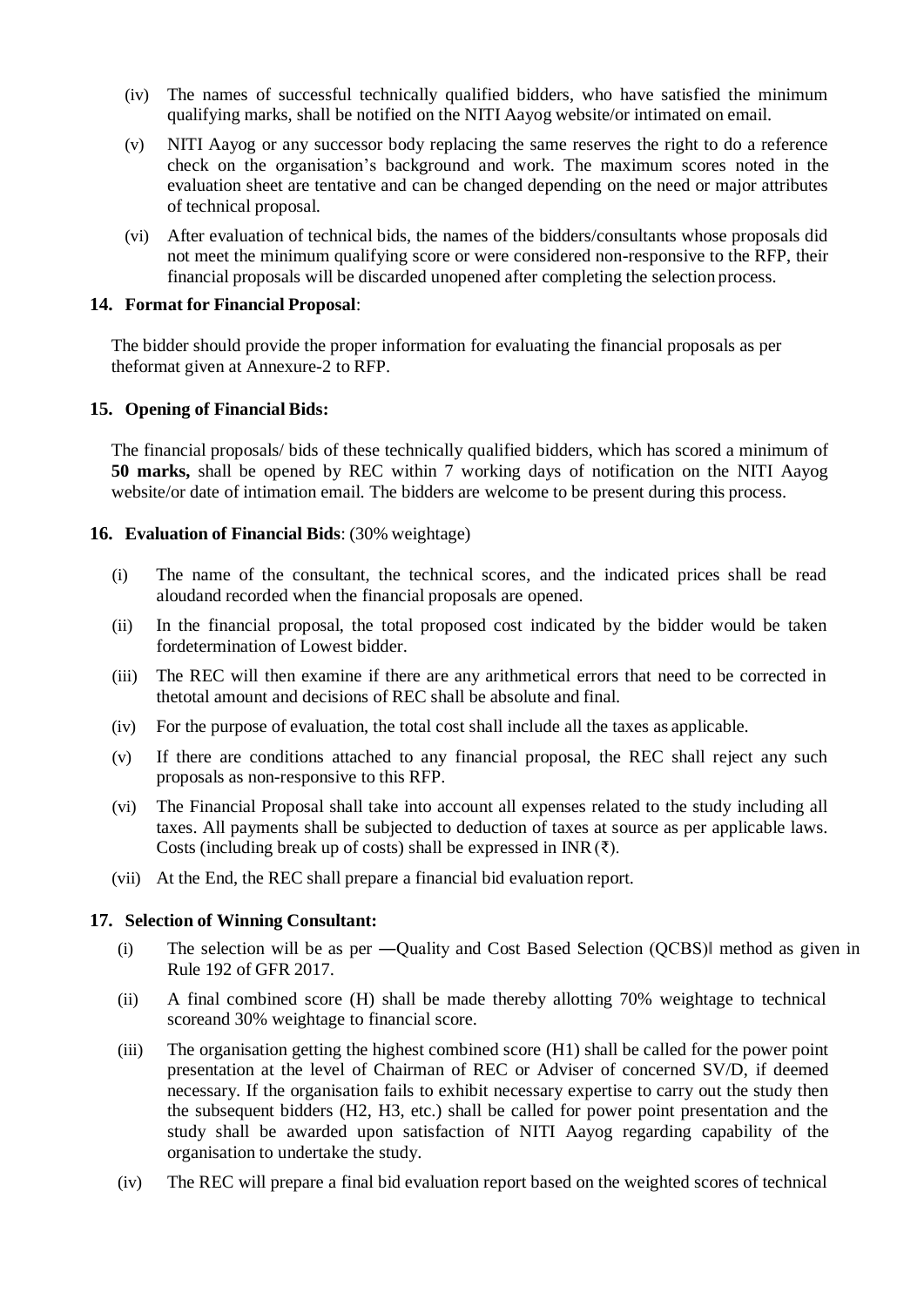bid and financial bid, and may give the recommendation for award of study. The decisions ofthe REC shall be final and binding upon the applicants/bidders.

**18. Release of funds/consultancy fee:** as per the para 7.15 and 7.16 of RSNA 2021 guidelines.

## **19. Required Documents with Technical Bid (if not submitted at EoI stage):**

The proposal shall be submitted by the Head of the concerned Institutions/Organisations or PI or by an authorized officer of the institution empowered to execute legal documents on behalf of the institution along with the following requisite documents:-

- (i) Copy of Registration Certificate of the Institution/Organisation **OR** Articles of Association {Copy of the Constitution/MOA (Memorandum of Association) of the Institute/Any letter issued by UGC if University}
- (ii) Registration Number in NGO-Portal ―Darpan‖ of NITI Aayog and its copy, if applicable.
- (iii) Photo copy PAN card of the organisation
- *(iv)* '**Undertaking**': "The [Institute/ Organisation/University (name only)] has not obtained or applied for assistance for the same purpose/activity for ......................[*Name of the event to be mentioned*] from any Ministry/Department of Central Government / State Governments. Itis solely depending on assistance of NITI Aayog".

#### **20. Rejection of all proposals and re-invitation**:

The NITI Aayog will have the right to reject all proposals. However, such rejections should well be considered and normally would be done in the bids which deviate to the Terms & Conditions of RFP. NITI Aayog also reserves the right to accept or reject any Proposal, and to annul the solicitation process and reject all Proposals at any time prior to award of contract, without thereby incurring any liability to the affected Bidder or any obligation to inform the affected Bidder or Bidders of the grounds for the action such taken.

## **21. GENERAL TERMS & CONDITIONS:**

The study shall be undertaken as per the Terms and conditions mentioned in para 11 of Research Scheme of NITI Aayog (RSNA) 2021 which is available on the website of NITI Aayog at https:/[/www.niti.gov.in/guidelines.](http://www.niti.gov.in/guidelines) This is also given as Annexure-4 to RFP.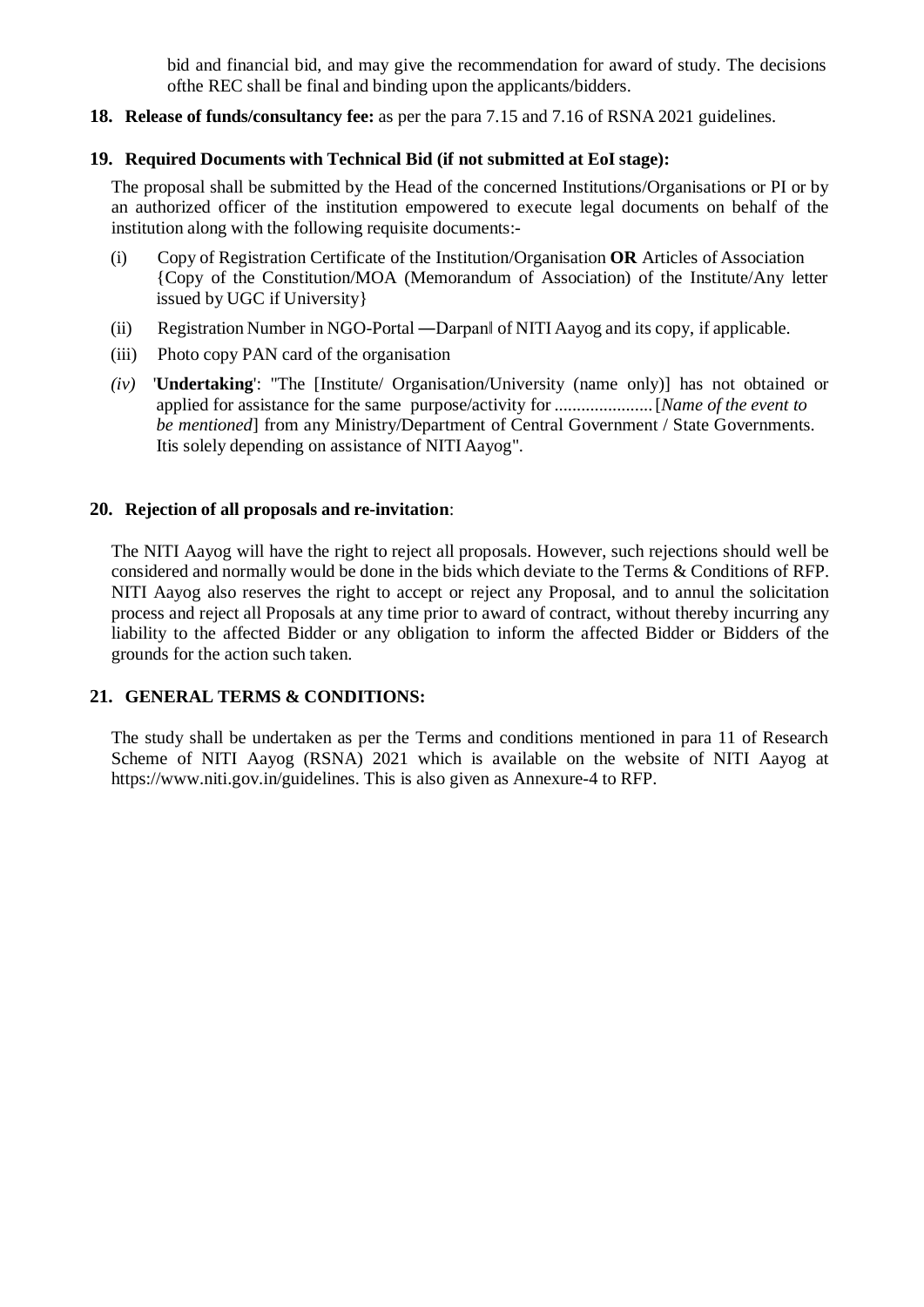# **Format for Technical Proposal for Research Study**

## **A. Contents of Technical Proposal**

- 1. Name of the Topic
- 2. Objectives of the study
- 3. Brief literature review and underlying concepts/ theories on which the study is based
- 4. Selection of study area (if any)
- 5. Methodology (including sample design)
- 6. Statistical Design including Tools and Software required. This also includes (i) Reference period or base year of the proposed study, (ii) Selection of data (primary/ secondary), (iii) whether it's a sample survey, case study or other (please specify), (iv) type of hypothesis to be tested, (v) case studies to verify hypothesis (if any)
- 7. Relevance and need of the study (How does it help in contribution to policy process and knowledge transfer for NITI Aayog as a think tank of Govt. of India): a brief note in bullet points of 200 words
- 8. Chapterisation, contents and lay out of the proposed report

## **B. Profile of Key Personnel & their suitability for the assignment in the research study**

This includes (i) educational qualifications, research experience and details of publication in the national and international journals, (ii) address, telephone number, email ID, fax number and any other relevant details (in a brief CV) of:

- 1. Principal Investigator (PI)
- 2. Co- Principal Investigator(s) (Co-PI)
- 3. Other Professionals and Supporting Staff for this research study

## **C. Experience of the organisation in conducting research projects/reports in the abovesubject/ themes for Government Departments/ Reputed Institutes in the last 10 years**

| Name of | Team     | Educational   | Experience | Study | Name of the  | Month/year | Publication  |
|---------|----------|---------------|------------|-------|--------------|------------|--------------|
| the     | Position | Qualification | (Years)    |       | Organisation |            | <i>inany</i> |
| Person  |          |               |            |       | /Agency      |            | journals     |
|         |          |               |            |       |              |            | (Name $&$    |
|         |          |               |            |       |              |            | Address with |
|         |          |               |            |       |              |            | impact       |
|         |          |               |            |       |              |            | factor)      |
|         |          |               |            |       |              |            |              |
|         |          |               |            |       |              |            |              |
|         |          |               |            |       |              |            |              |
|         |          |               |            |       |              |            |              |
|         |          |               |            |       |              |            |              |
|         |          |               |            |       |              |            |              |
|         |          |               |            |       |              |            |              |

## **D. Brief of the Organisation/ Institution**

1. (a) Brief bio-data of the head of the institution with contact details (mobile no., email & fax in one page only), (b) Research expertise and infrastructure facilities available for conducting research work in the proposed area(s),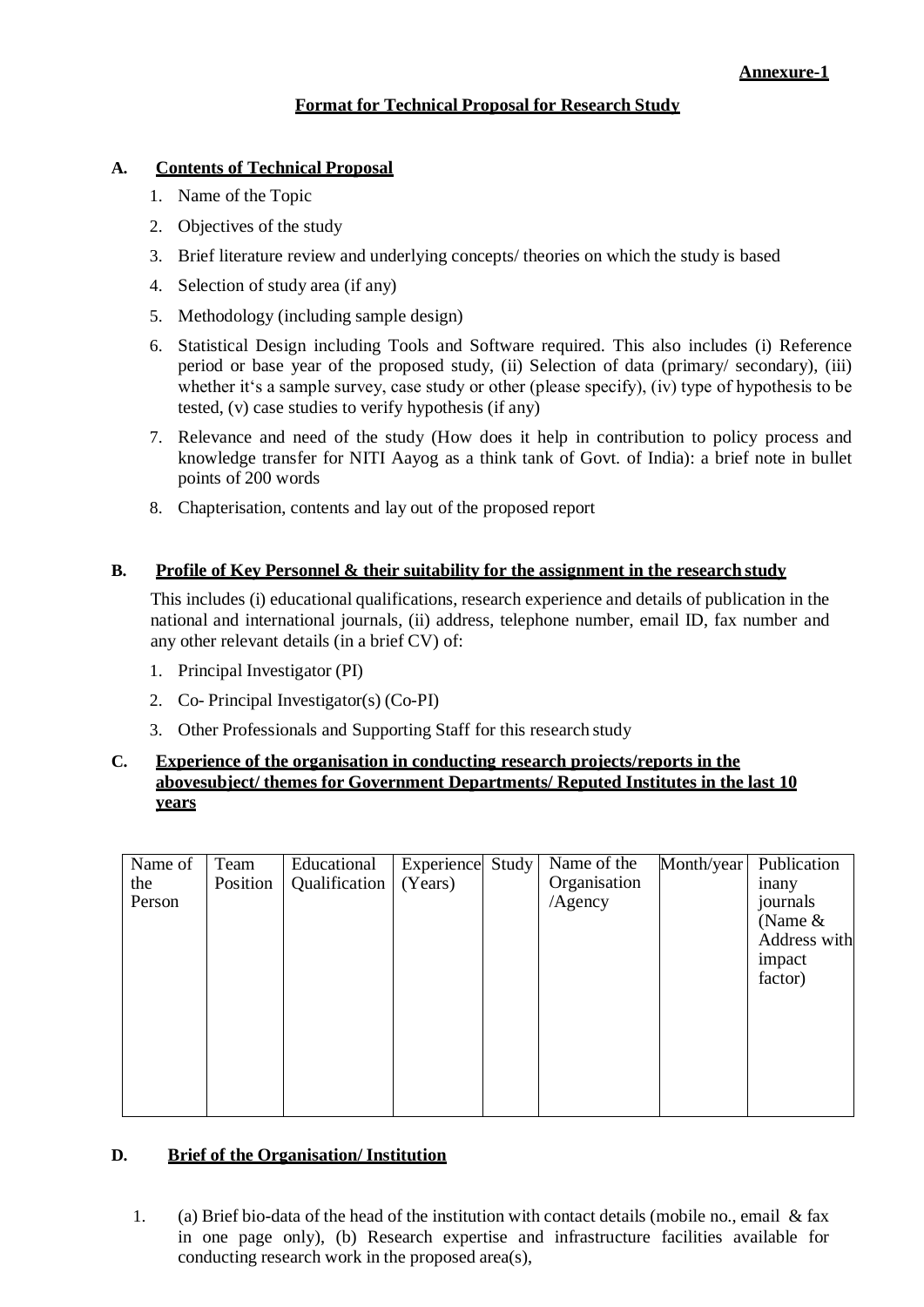- 2. Name and contact details of 2 key persons of the organisation other than the head, PI and Co-PI.
- 3. List of Branches of the Institution (if any) with address and telephone numbers and name anddesignation of the nodal person of each branch.

# **E. Proposed Work Plan and execution strategy**

| S. No. | <b>Items</b>                                                                                                                                                     | Duration (in days/ months) |
|--------|------------------------------------------------------------------------------------------------------------------------------------------------------------------|----------------------------|
| 1.     | Date/ Days of Commencement of work<br>aftergetting LoA of NITI Aayog                                                                                             |                            |
| 2.     | Preparatory work including Selection of Staff,<br>PilotStudy (if any), and Schedule of Sample<br>Drawing                                                         |                            |
| 3.     | Data Collection and analysis schedules                                                                                                                           |                            |
| 4.     | (i) Submission of $1st$ draft report                                                                                                                             |                            |
|        | $(i)$ Submission of final draft report                                                                                                                           |                            |
| 5.     | Organising a Workshop or Power<br>Point<br>presentation (if required by nodal vertical) before<br>submitting the project completion report in book<br>bound form |                            |
| 6.     | project completion report to be submitted                                                                                                                        |                            |
|        | <b>Total Duration:</b>                                                                                                                                           |                            |

# **F. Other Information**

- (i) Have the organisation submitting proposal or any of its collaborating partners been penalized by any organization for poor quality of work or breach of contract in the last five years? Yes/No (If Yes details thereof).
- (ii) Have the organisation submitting proposal or any of its collaborating partners ever failed to complete any work awarded to it by any Public Sector Undertaking/Ministry/ Department/NITI Aayog in last 5 years? Yes/No (If Yes details thereof).
- (iii)Have the organisation submitting proposal or any of its collaborating partners been blacklisted by any Government department/Ministries/Public Sector Undertaking in the last five years? Yes/No (If Yes details thereof).
- (iv) Whether this organisation is Blacklisted or debarred from receiving any grant from the Govt. for any specific period? Yes/No (If Yes..define)

Name and Signature of the Principal Investigator(P I)

Name and Signature of the Head of the Institution/ Registrar (if university) / Principal(if college)

Date: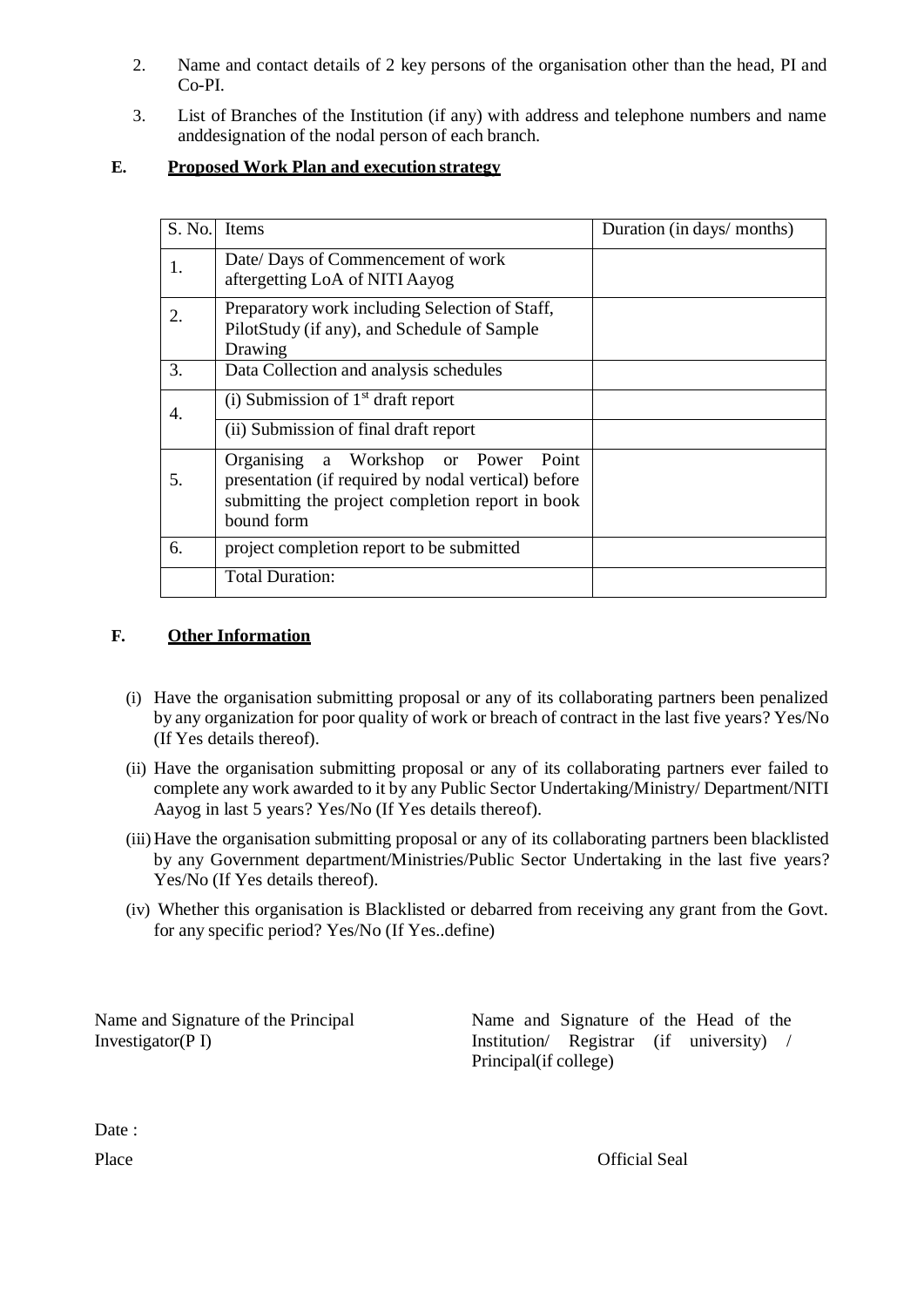# **Format for Financial Proposal of Research Study: {Name}**

# **I. Consultancy**

**Fee:**

|                   | <b>SI No. Persons</b>                          | <b>Duration</b>    | Amount $(\bar{z})$ |
|-------------------|------------------------------------------------|--------------------|--------------------|
| $\vert i \rangle$ | Principal Investigator (PI) (only one)         | Whole study period |                    |
| ii)               | Co-Principal Investigator (Co-PI) (one or two) | Specify the period |                    |
| iii)              | <b>Research Staff:</b>                         | Specify the period |                    |
| iv)               | Field Staff:                                   | Specify the period |                    |

# **II. Travel and DA:**

**(a)** Domestic Traveling: There may be admissible for domestic travel only. No International travel ispermitted unless prior approval is taken from NITI Aayog.

| Sl No.           | <b>Persons</b>                    | Amount $(\bar{\zeta})$ |
|------------------|-----------------------------------|------------------------|
| li)              | Principal Investigator (PI)       |                        |
| ii)              | Co-Principal Investigator (Co-PI) |                        |
| $\overline{iii}$ | For field /research staff:        |                        |

**(b)** DA as per the following

| Sl No.            | <b>Persons</b>                    | <b>Duration</b> | Amount $(\bar{z})$ |
|-------------------|-----------------------------------|-----------------|--------------------|
| $\vert i \rangle$ | Principal Investigator (PI)       | No. of Days     |                    |
| ii)               | Co-Principal Investigator (Co-PI) | No. of Days     |                    |
| $\overline{Hi}$   | For field /research staff:        | No. of Days     |                    |

**III. Other Miscellaneous Expenses**

| <b>Particulars</b>                                                                     | Amount (₹) |
|----------------------------------------------------------------------------------------|------------|
| (a)<br>Data Processing including computation & Computer Work                           |            |
| (b)<br><b>Stationery, printing and photocopying</b>                                    |            |
| (c)<br><b>Overheads/Institutional Fee</b>                                              |            |
| (d) Any other – (i) For hiring services of technocrats /experts / testing laboratory   |            |
| letc.                                                                                  |            |
| if required, for a fixed duration on consolidated amount or                            |            |
| $(iii)$ Holding Workshop/Debate discussion: For expert advice and suggestions of the   |            |
| group of distinguished scholars /researchers, in case, of revamping and improving the  |            |
| quality of the study, that should specifically be justified in the proposal along with |            |
| details of participating scholars/researchers/luminaries from the field of the subject |            |
| concerned.                                                                             |            |

**IV. Proposed Budget** (i.e. I+II+III): ₹……………..

**V. Contingency (**3% of the proposed Budget**):** ₹…………

**VI. GST/ Taxes** (if any): ₹……………….

**TotalBudget** (including GST/ all taxes): ₹ ...................(in words)

Name and Signature of the Head of the

Institution/Name and Signature of the Principal Registrar (if university) /Principal (if college) Investigator (PI)

Date: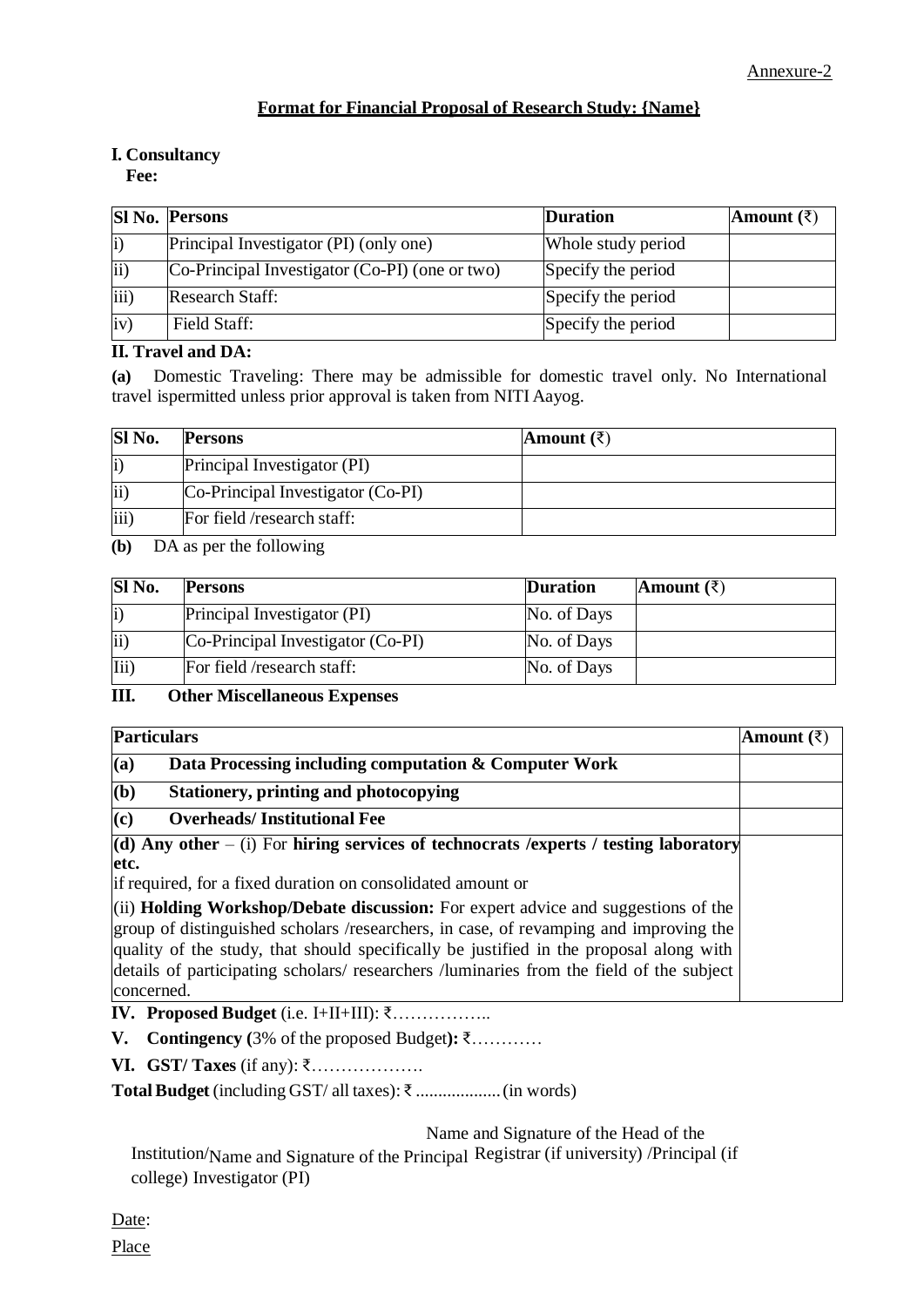#### **Forwarding Letter**

I have the pleasure in forwarding the research proposal entitled as ―……‖ for financial supportto NITI Aayog (G&R vertical).

2. The organisation agrees to administer this research project, manage its finances, provide accommodation, furniture and the research facilities such as library, equipment, secretarial staff, etc. required for research study. The organization shall also provide the material and managerial assistance for the research study, which would be considered under the proposed '**Overhead**' cost.

3. It is certified that no similar research proposal has been submitted for funding to any other Ministry/ Departments of central/state governments.

4. It is certified that the Principal Investigator (PI) [name] shall continue with the organisation till the completion of the proposed study**. In the instance of the PI leaving the organisation without completing the study, the organisation undertakes to get the study completed by appointing a new PI, without any additional financial liability on the part of the NITI Aayog and within the stipulated time**. However, if theNITI Aayog desires to transfer the project to some other institution, this Institution will have no objection to the same.

#### **Signature and Seal of the Head of the Institution /Registrar (if university) /Principal (if college)**

(Official Seal)

Date: Place

: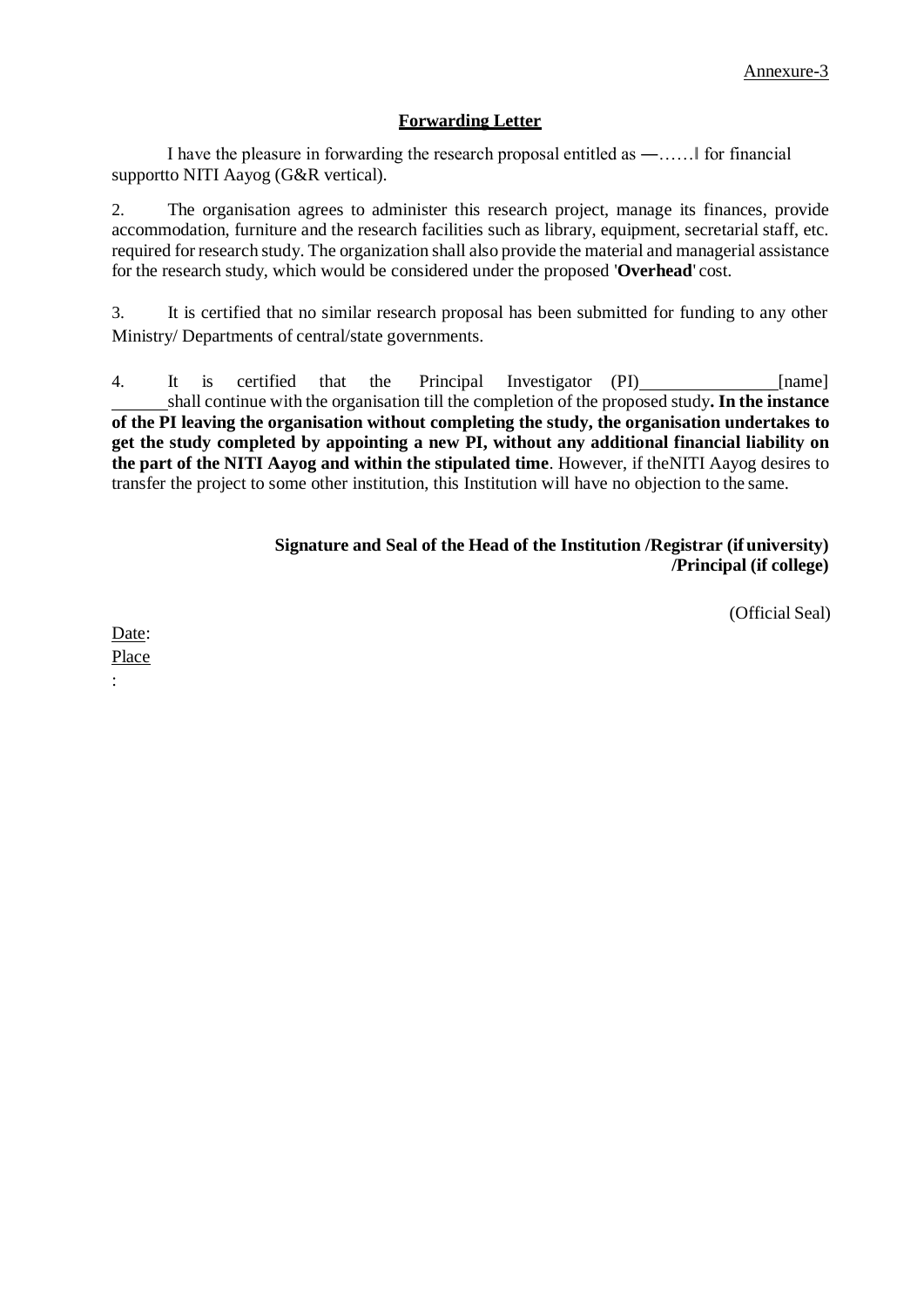## **11. GENERAL TERMS AND CONDITIONS**

- 11.1 All the communications including intimation regarding 1st Draft/ final draft/ Project Completion Report of research study**/**white paper/research work etc. will be submitted to Deputy Secretary, Governance and Research Vertical, NITI Aayog, Room No 401, Sansad Marg, New Delhi by the PI or Head of the organisation/individual.
- 11.2 **Copyright**: NITI Aayog would have the intellectual property rights for all the research studies/ white papers/research work outsourced. Prior permission of NITI Aayog would be necessary before such studies/white paper/research work could be publicized by the organisations/ bodies/individuals concerned. The soft copy of this study shall be put up in theofficial website of NITI Aayog for wider circulation. The NITI Aayog may grant permission for publication in any form (Book/Journal/Newspaper) generally after 6 months of submission of the Project Completion Report of the assigned study/white paper/research work. Request for any financial assistance for bringing out such publication under the RSNA will not be entertained.
- 11.3 **Adherence to Timelines in case of research study**: The assignment should be completed within the time line stipulated in the Letter of Approval (LoA). Unless extension is approved by NITI Aayog in writing, the delay in submission of the project completion report beyond the stipulated time will attract penalty as per the penal provisions of the bond executed by the consultant. This penalty shall be calculated on the released funds and would be deducted from the last/remaining installment(s).
- 11.4 The consultant organization/individual shall have to carry out the Research Study as per the provisions in these guidelines and Letter of Approval (LoA). In case of any breach of the terms and conditions, the remaining amount would be forfeited and the organization/individual shall have to refund the released amount with penal interest @ 11.5% compounded annually.
- 11.5 NITI Aayog, in case of research study, if desired, may carry out site visit for review of field survey/work being carried out by the consulting organisation for the study. Officials from Governance & Research Vertical and/ or SV/Ds or any other persons may be deputed to make field visit(s) for monitoring and verifying the genuineness of the study or respondents.
- 11.6 Foreign travel is not allowed under this scheme unless this is considered necessary in terms of objectives of the study and the same is duly approved in writing by NITI Aayog.
- 11.7 The persons employed in the research study project will be treated as the employees of the consultant organization only. The conditions of their service will be governed in accordance with the rules and order of that consultant organisation as applicable to such personnel.
- 11.8 The Consultant organisation or PI/Co-PI of the project/individual expert will not accept any financial assistance from any other source(s) for the same project assigned under thescheme.
- 11.9 In case of research study, the organisation shall provide permanent infrastructure facilities, viz., accommodation, furniture, research facilities, library, laboratory, equipment, secretarial & managerial staff and material required for the project for which a budget provision may be made by the Organisation under―Overheads‖.
- 11.10 The Research Study, funded under the RSNA, should generally have a single PI, whose credentials will be as per the requirements of the study. There may also be one or two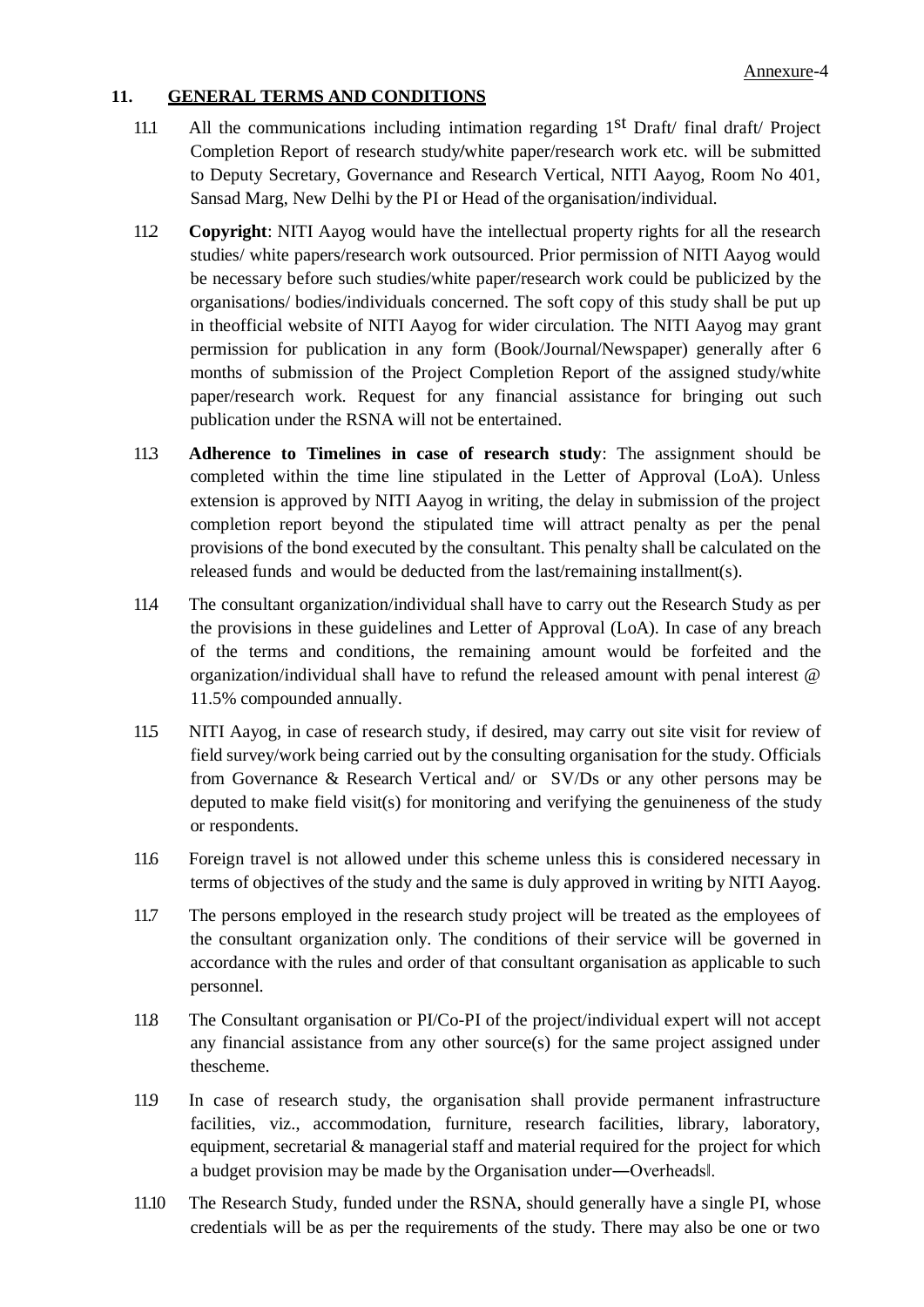Co-Principal Investigators (Co-PI), who will support the PI. The names of the PI and the Co- PIs will be specified in the Letter of Approval (LoA).

- 11.11 The Consultant Organisation or the PI or his associates or individual expert shall not share the data collected for the assigned research study/white paper/research work with any other person/organisation without the prior approval of the NITI Aayog. Theresearch study shall not be used by the PI or his associates or anybody else for the preparation of any doctoral thesis/ dissertation or for other degrees/diplomas or publication(s) without the prior approval of the NITI Aayog.
- 11.12 In case of research study, the Organisation or the PI shall make suitable arrangements forthe safe custody of raw data and other documents related to the study for a period of one year after completion of the research study. The NITI Aayog may ask for perusal/review of raw or processed data at any time.
- 11.13 In case of research study, if the PI associated with the project leaves the Institution/ Organisation at any stage after the commencement of the research study, the project may be continued by either appointing (i) a new PI by the institute, or (ii) an eligible Co-PI who could be considered as the PI, subject to recommendation of the Head of the Consultant organisation and the approval of the NITI Aayog. Such request should be sent well in advance preferably within 15 days after the leaving of the original PI. The same wouldapply in case change is to be made with respect to Co-PIs.
- 11.14 The concerned organization/individual expert will have to bear all responsibilities regardingany discrepancy and irregularity in the funding w.r.t. the sanctioned studies.
- 11.15 NITI Aayog reserves the right of seeking additional information including copies of the other project completion report or Audited annualstatement of accounts while examining individual cases.
- 11.16 During the course of the study/white paper/research work, there might be some changes in the scope of the study depending upon circumstances on mutual agreements only.The samemay have to be carried out by the Organisation/individual expert without any additional compensation.
- 11.17 NITI Aayog reserves the right to reject and re-invite any of the proposals.
- 11.18 No capital expenditure will be incurred from the assistance provided for the project.
- 11.19 The liability of payment of the tax will be of the Organisation/individual expert.
- 11.20 **Plagiarism**: The consultant organisation may certify while submitting the study report that the content of the report is original and has not been plagiarized. The concerned SV/D may also check for plagiarism at the draft stage of the report.
- 11.21 **Termination**: This contract may be terminated by both parties upon 30 days' notice period. If the consultant Organisation/ individual expert terminate the contract then it shall refund the credited amount/fee with penal interest. However, NITI Aayog may permit the Organisation/individual expert to retain part of the fee paid depending upon the services already rendered. NITI Aayog may also terminate this contract in whole or in part, in writing to the assigned organisation/individual expert. The initiation of arbitration proceedings in accordance with "settlement of disputes" stated below shall not be deemed a termination of this contract. In the event of any termination by theNITI Aayog, no payment shall be paid to the agency/individual expert except for work and services satisfactorily performed in conformity with the terms and conditions of the contract. The agency/individual expert shall take immediate steps to terminate the work and services in a prompt and orderly manner and to minimize losses and further expenditures. Should the